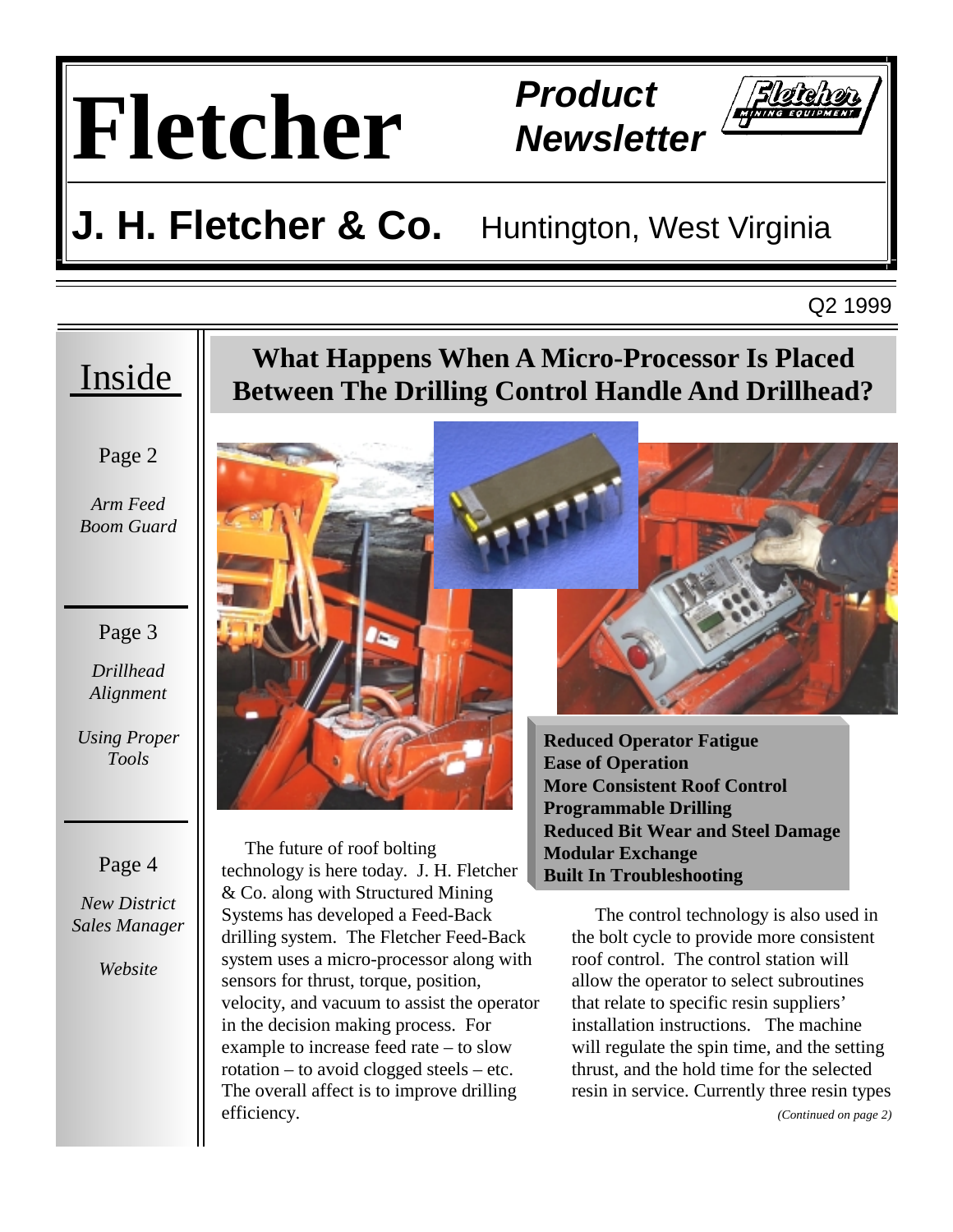#### *(Continued from page 1)*

are programmed in the controller.

 More accurate installation of an expansion shell bolt can be provided by monitoring the torque directly by means of a strain gauge located in the drill head trunnion.

#### **Data Recording**



 A removable data storage key in the controller can record up to 2 hours of drilling information. This information can then be downloaded to a computer for analysis.

 Dr. S.S. Peng of The Department of Mining Engineering at West Virginia University is currently working with J. H. Fletcher & Co. on interpretation and utilization of this data.

 Data could allow roof mapping to ensure efficient use of bolts and resin and to determine strata conditions for future longwall or pillaring operations.

 Contact J. H. Fletcher & Co. sales department today for more information on the Feed-Back Drilling System.

## ARM FEED BOOM **GUARDS**



J. H. Fletcher & Co. has always encouraged roof drill owners to use and maintain a guard on the boom arm. The guard is provided in this location to keep the operators hand off the boom arm when the boom arm is being raised and lowered.

 Currently, our standard boom arm guard is designed with a tapered end toward the drillhead and a plate that runs the length of the guard. This design provides added support for the rubber guard and a place to locate the warning tags on the retainer plate.

 To mount this type of guard, the drawing illustrates where the holes should be placed on the boom to secure the guard to the boom. When you order the guard you will receive the rubber guard, plate and warning tags.

 If you are not using this arrangement, we encourage you to change your machine to this design. A guard kit is available and includes a drawing which provides information on the tag, hole location and what type of warning tags should be located on the machine at all times.

 Please remember that this style of boom arm guard is for all Fletcher arm feed roof drills. If you have any questions about the guard, please call our Service Department or our authorized distributor.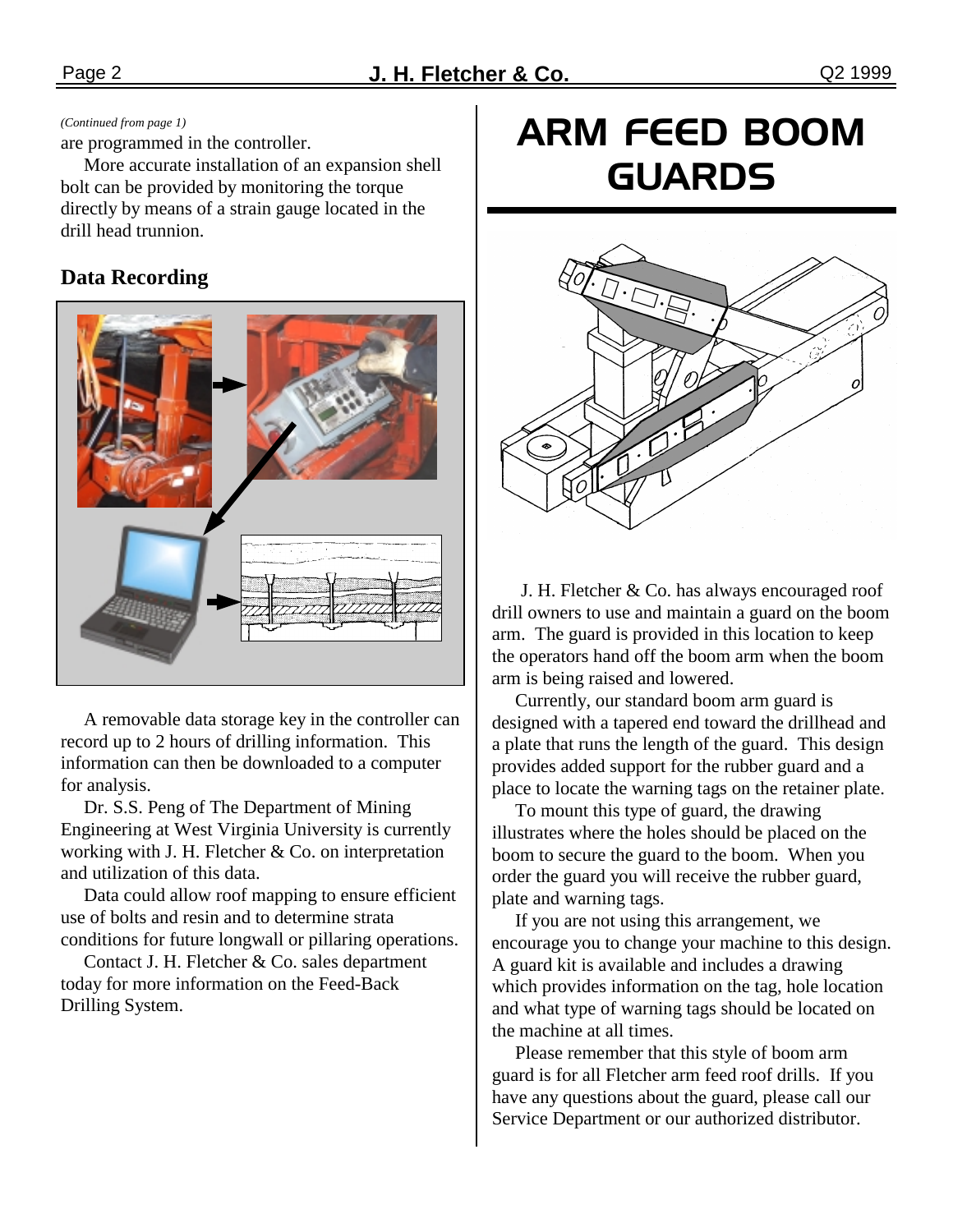## **Align the Drillhead for Safe and Efficient Drilling and Bolting**

On every Fletcher arm feed drill there is a drillhead alignment system which allows the drilling unit to drill a straight hole. This system is made up of the drillhead trunion mount, two sprockets, two rods, and a traveling roller assembly.



 The roller assembly is located and runs between two plates which hold the roller assembly in the same horizontal position while allowing it to move fore and aft as the drillhead moves up and down. Attached to one end of the roller assembly is a sprocket. This sprocket is connected to a sprocket on the drillhead by short lengths of chain and rods. As a result of this connection between the drillhead and the roller assembly, the drillhead is forced to maintain the same angular position throughout its stroke.

 Correct adjustment of the drillhead alignment mechanism is necessary for safe and efficient drilling and bolting. Incorrect adjustment will result in hole misalignment, as well as damage to drill steels, extension wrenches and drill chucks. Drillhead failure due to excessive bearing side loads is also possible. Any of these conditions could be hazardous to the operator.

 Always consult the Fletcher service manual for instructions on how to safely adjust the drillhead alignment mechanism. Make sure to routinely check that the drillhead is aligned and make adjustments if necessary. Also make sure the chain and sprocket guards are always in place.

## **USING PROPER TOOLS**

On our MRS (Mobile Roof Supports), as well as on some other Fletcher equipment, we are using Apitech valves with specialized solenoid components. To make maintenance on the solenoid easier, Fletcher has designed a hand tool to be used specifically on the solenoids.

 The tool is a standard, stainless steel, 13/16 wrench manufactured to be smaller and thinner than a normal wrench. The wrench allows more effective access to the solenoid components.

 If you would like to purchase one of these specialized wrenches, please





order part number 293486 from Fletcher or an authorized distributor.